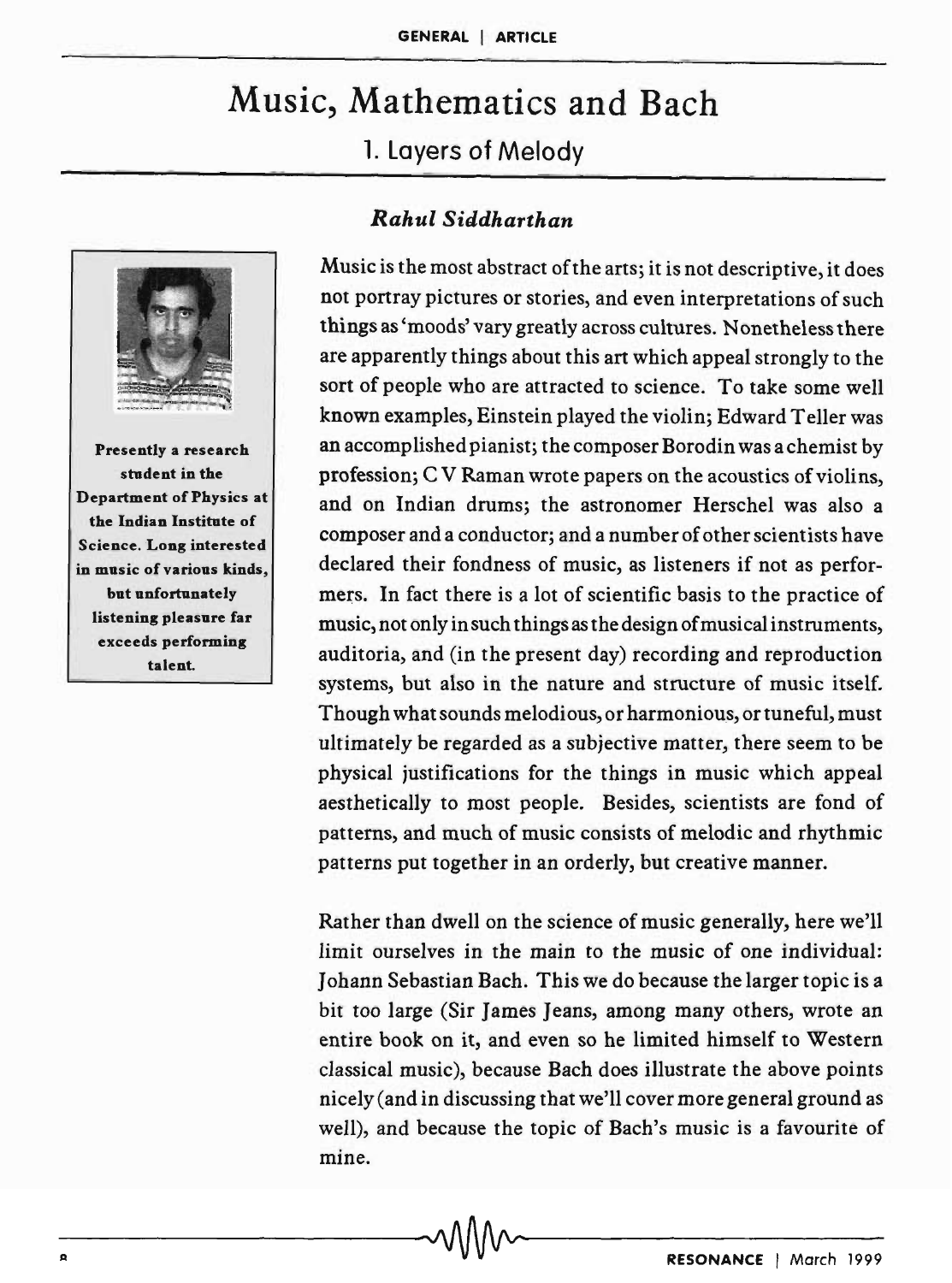The music of Bach seems to have a particularly wide following among scientifically or mathematically minded people (and, conversely, dismissed sometimes as too 'intellectual' by others). One could point to several possible reasons for this - the highly regular structures, the complex counterpoint, the use of simple themes to construct elaborate structures - though, as with any other art form, it is impossible to adequately explain the appeal of Bach's music in words. One must listen to it, and if possible play it oneself. While Bach's music, like that of any great composer, does exhibit a full range of emotions such as joy, meditativeness, pathos, grandeur, awe, much of its appeal does seem to be cerebral rather than emotional.

Moreover, Bach's career illustrates a rare example of a triumph of science over art. The system of 'equal temperament' in the tuning of keyboard instruments, of which he was one of the earliest and most active advocates, is mathematically elegant and of immense practical utility, but musically imperfect; thanks largely to Bach, the western musical world has lived with and thrived in this imperfection for over two centuries. Without equal temperament much of the piano music of the last two centuries would not have been written.

## **Melody and the Musical Scale**

The chief components of music, it would almost universally be agreed, are melody and rhythm. To these the Western musician would add 'harmony'; and the concept does exist in Indian music, though not to the same extent as in the west. One can have music without some of these elements: for instance, an *alap*  doesn't have rhythm, a percussion solo doesn't have melody, and much of 19th century Western music and later consists mainly of intricate harmonic changes without much evidence of either melody or rhythm. Nonetheless, rhythm is probably the most primitive concept, being present in our very bodies as well as in various phenomena in the natural world. One can have an entire concert based on rhythm (a *tala vadya kacheri).* Even an *alap,*  which lacks a regular metre, has a temporal component to it: the which lacks a regular metre, has a temporal component to it: the  $\blacksquare$  ringular.<br> $\bigwedge_{\text{max}} \bigwedge_{\text{max}} \bigwedge_{\text{max}} \bigwedge_{\text{max}} \bigwedge_{\text{max}} \bigwedge_{\text{max}} \bigwedge_{\text{max}} \bigwedge_{\text{max}} \bigwedge_{\text{max}} \bigwedge_{\text{max}} \bigwedge_{\text{max}} \bigwedge_{\text{max}} \bigwedge_{\text{max}} \bigwedge_{\text{$ 

Bach's career illustrates a rare example of a triumph of science over art.

The chief components of music, it would almost universally be agreed, are melody and rhythm.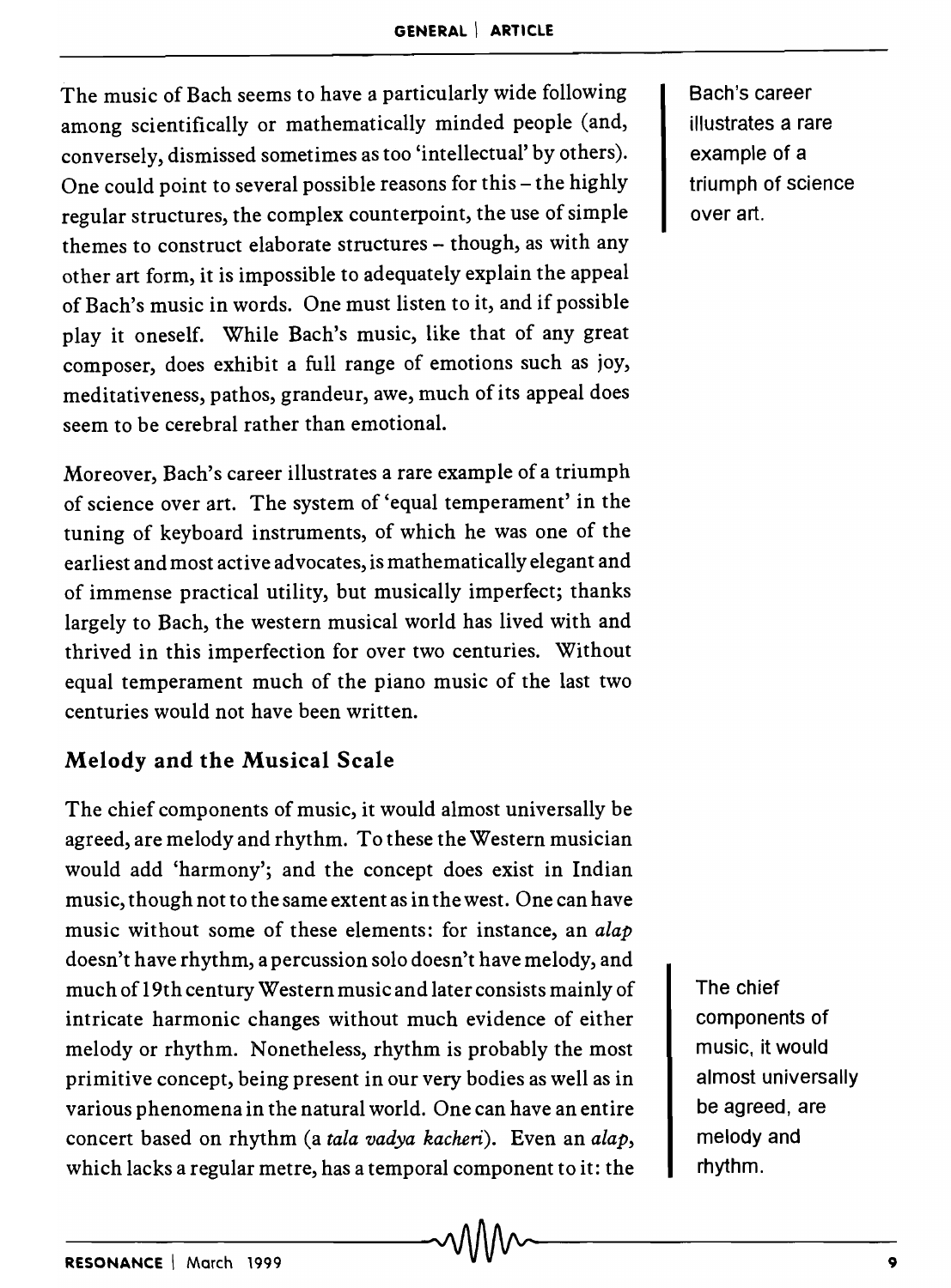speed, the pauses between notes, have to be right. Melody comes next, and consists of production of sounds of varying pitch. It is much less intuitively clear, however, what kinds of sequences of varying pitches constitute pleasing melodies. But though melodies vary greatly from culture to culture, some aspects of melody appear to be universal.

To begin with, every culture recognizes an interval called the 'octave'; given a note of a particular pitch, one can find a higherpitched note, which sounds very similar. This note has twice the frequency of the lower note, and is generally called by the same name (such as 'sa'). One can recognize very early, too, that two notes separated in pitch by what is called a 'fifth' by Western musicians (that is, the interval between 'sa' and 'pa') seem to have a special relationship. (The name 'fifth' does not refer to any ratio, but arises from the fact that the 'pa' or 'panchama' is the fifth note in the scale, both in India and in the west.) It turns out that the higher note, in that case, has exactly 3/2 times the frequency of the lower note.

Next, if one chooses a note a fifth above 'pa', one obtains a note of frequency 9/4 times that of the first. For convenience we can restrict our notes to the octave starting with the first note, and lower this note by an octave (that is, divide its frequency by 2) to bring it into this range. If one repeats this process twice more, one ends up with six notes (including the higher 'sa') of the following frequencies:

1,9/8,81/64,3/2,27/16,2

This exercise is not merely academic: these turn out to be close to the pitches of the five notes in what is called the 'pentatonic scale', which is a very commonly used scale in many different cultures around the world - indeed, it is the earliest known scale in common use. It is the scale of Raga Mohanam (in Carnatic music) or Bhopali (in Hindustani music). (Another curiosity is that if one chooses the same set of pitches but starts from the third, whose pitch above is 81/64, one obtains the scale of Malkauns or Hindolam.)

The pentatonic scale is a very commonly used scale in many different cultures around the world  $$ indeed, it is the earliest known scale in common use.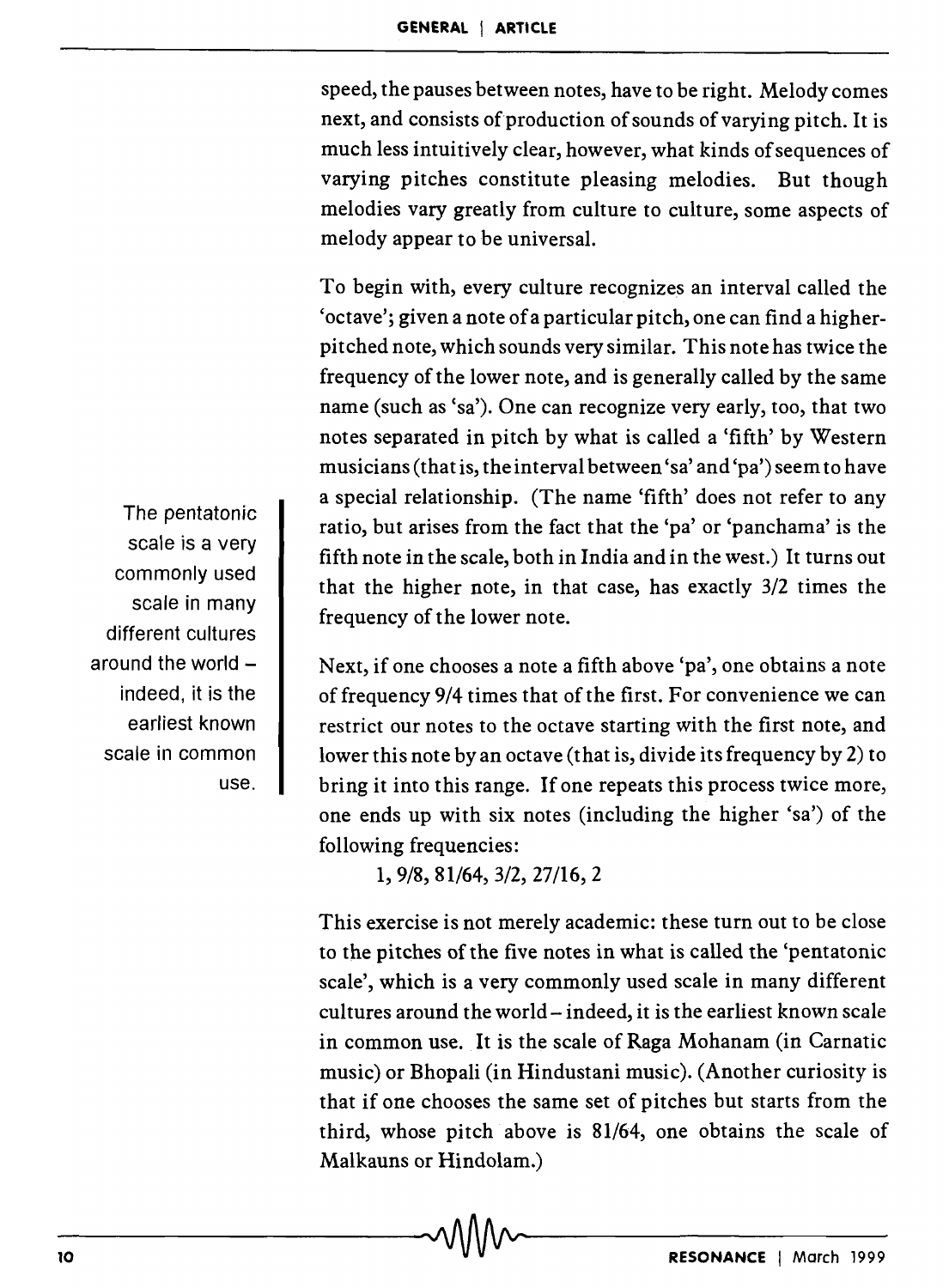One can add two more notes to the same scale, and the result is very close to the seven-note scale used as the basic scale in music all over the world. If one simply follows the same procedure as above, one gets the eight notes (including the final octave):

1, 9/8, 81/64, 729/512, 3/2,27/16, 243/128, 2

When one plays this, it sounds very wrong: the fourth note is too high. (We would call it 'tivra ma'.) So one chooses the 'fourth' (the 'shuddhama') to be a fifth below the octave, that is 2/3 of the octave, so one has

1, 9/8, 81/64,4/3, 3/2,27/16, 243/128, 2

as the frequencies of the eight notes in the scale. In other words, this scale can be generated by starting from the fourth note and going up successive fifths (that is, multiplying its frequency by 3/2 and dividing when necessary by 2 to keep it within the octave). This is called the Pythagorean scale; the reader can program a computer to generate sounds of these frequencies, and it is essentially the scale most commonly used in music, the scale of *Raga Shankarabharanam,* known in western music as the major scale.

In fact, the first and the third notes in the above Pythagorean scale also seem to have a certain close relationship and sound pleasant when played together, or successively. It was known in the ancient world that certain 'intervals' - that is, differences in pitch between notes - are 'consonant' (sound pleasant to the ear) and certain other intervals are 'dissonant' and sound jarring. Pythagoras made a careful study and concluded that sounds whose frequencies are in small integer ratios are consonant. The notion of frequency wasn't so clear at that time, of course, so his statement was in terms of lengths of vibrating strings under uniform tension. Thus the 'fifth', the interval between 'sa' and 'pa', being in the ratio 3/2, is consonant; but the 'sa' and 'ri', being in the ratio 9/8, don't sound particularly pleasant when sounded together. The 'third', or the interval between 'sa' and 'ga', is written above as 81/64 which is very nearly 5/4; to improve the Pythagorean scale we could therefore make it exactly 5/4 (which makes the interval between this note and the fifth 6/5).

Pythagoras made a careful study and concluded that sounds whose frequencies are in small integer ratios are consonant.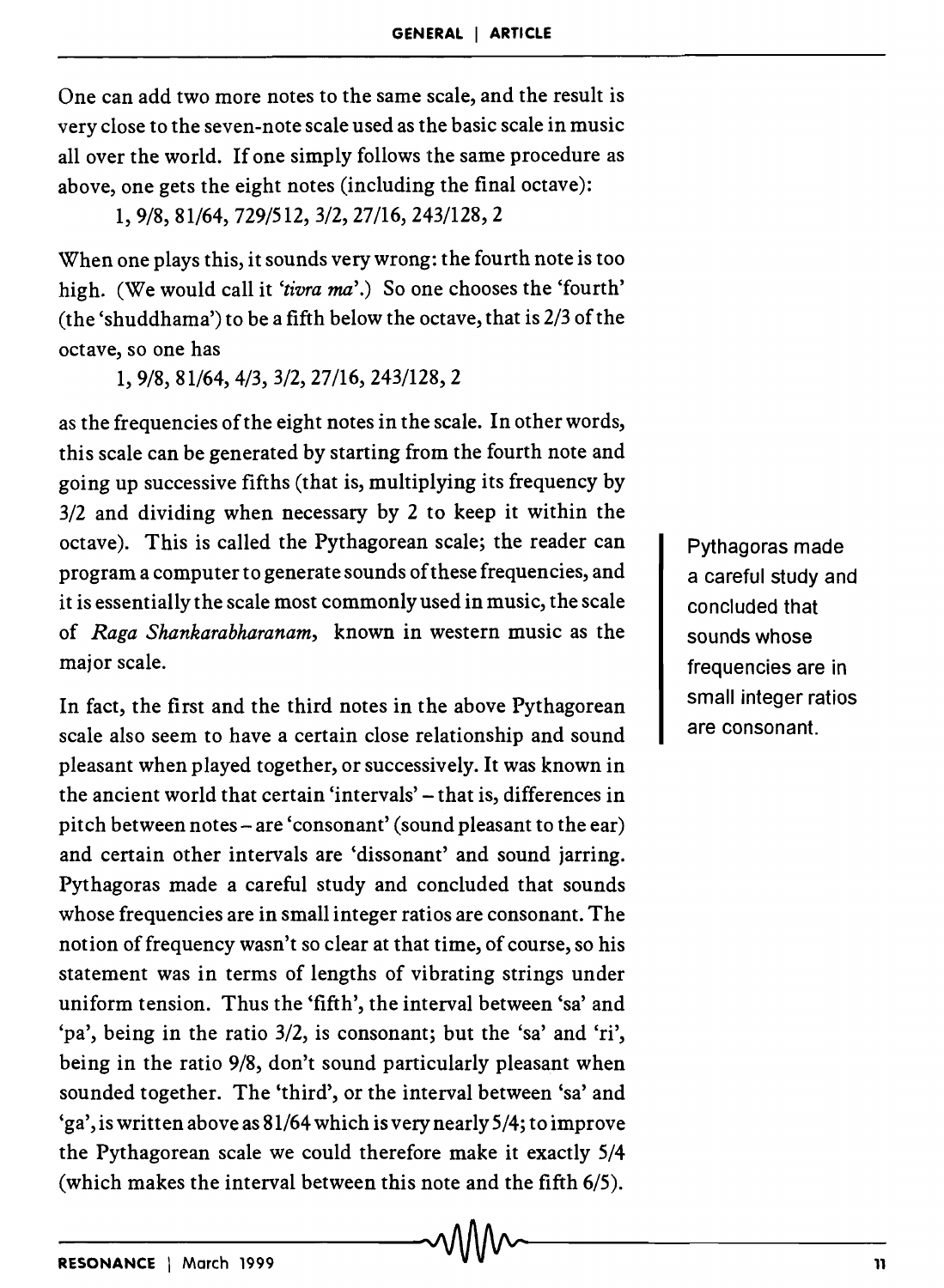1 See S Thangavelu, *Resonance,*  VoLl, No.10, p.44, 1996.

Why small integer ratios should be pleasant is not universally agreed upon either, but there are some likely explanations. To start with, a sound which sounds musical (has a definite pitch) has a periodic waveform. Such a waveform can be decomposed (Fourier analyzed)<sup>1</sup> into sine waves of various frequencies and the higher frequencies (called overtones or harmonics) being integer multiples of the lowest, which is called the fundamental. (This was implicitly assumed above in talking about frequencies of notes: we meant the fundamental frequencies.) Now, a superposition of notes with small-integer-ratio frequencies will also have a periodic waveform with a small period, so presumably it sounds musical compared to the superposition of two arbitrary notes. Some evidence for this is the observation that when one superposes notes with frequencies 2, 3, 4 ... times a 'missing' fundamental frequency, to generate a waveform with that fundamental frequency, the ear often perceives it as having the missing fundamental frequency which in fact does not appear in the Fourier analysis of the sound. This is also how a portable cassette player with small speakers can produce the effect ofbass sounds, though sounds with those actual frequencies cannot really be reproduced on such small speakers: the speakers reproduce the overtones and the ear (or mind) tends to 'fill in' the missing fundamental.

Another point is that when notes in small integer ratios are played together, they will have harmonics in common (for instance, the third harmonic of  $Cor$  'sa' is the second of  $G$  or 'pa') and these tend to reinforce each other and, presumably, have a pleasant effect. Otherwise one has an arbitrary distribution of harmonics, some of which have no relation at all, while others may accidentally lie somewhat close in frequency and cause 'beats' which can be unpleasant.

Whatever the reason, it seems that notes in small integer ratios sound good when played together and this should influence the structure of the scale. Although in Indian music notes are seldom played together on a particular instrument (and with a single voice it is an impossibility in any case), all notes are played

When notes in small integer ratios are played together, they will have harmonics in common.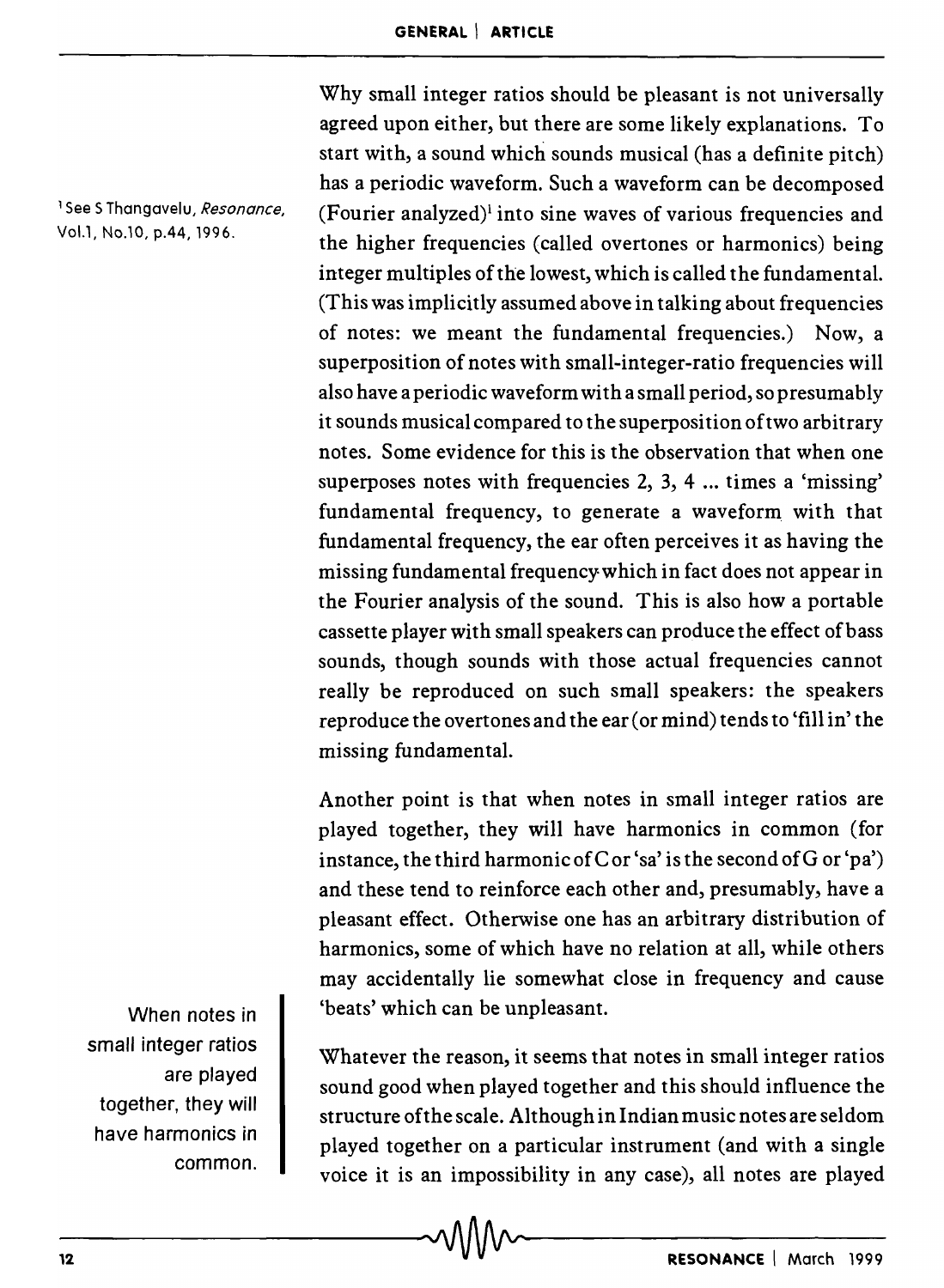

Figure 1 (left). A periodic waveform emitted by a musical instrument, such as 1a which is similar to what is produced by a violin is really composed of a lot of sine (or cosine) waves whose frequencies are multiples of the 'fundamental' frequency of the waveform. Figure 2(right). When two sounds separated by a 'fifth' are combined (the middle waveform above has 312 times the frequency of the upper waveform), the result (bottom) is also a periodic wave with a reasonably small period. This is true whenever sounds with frequencies in small integer ratios are combined.

against the constant drone of the tanpura, so their harmonic agreement should certainly be a consideration.

The ancient Greeks had in fact several scales or 'modes', which depended on which note one started from when constructing the scale as above in a succession of 'fifths'. These modes survived well into medieval times, as long as melodies were essentially 'linear' - one note at a time (as in Indian music). Eventually, however, all but two more or less died out: the major scale described above, and the minor scale to be described later.

## Layers of Melody: Counterpoint and Harmony

Around the twelfth century a new development took place in Western music, which would greatly influence its further evolution and take it in a direction different from the music of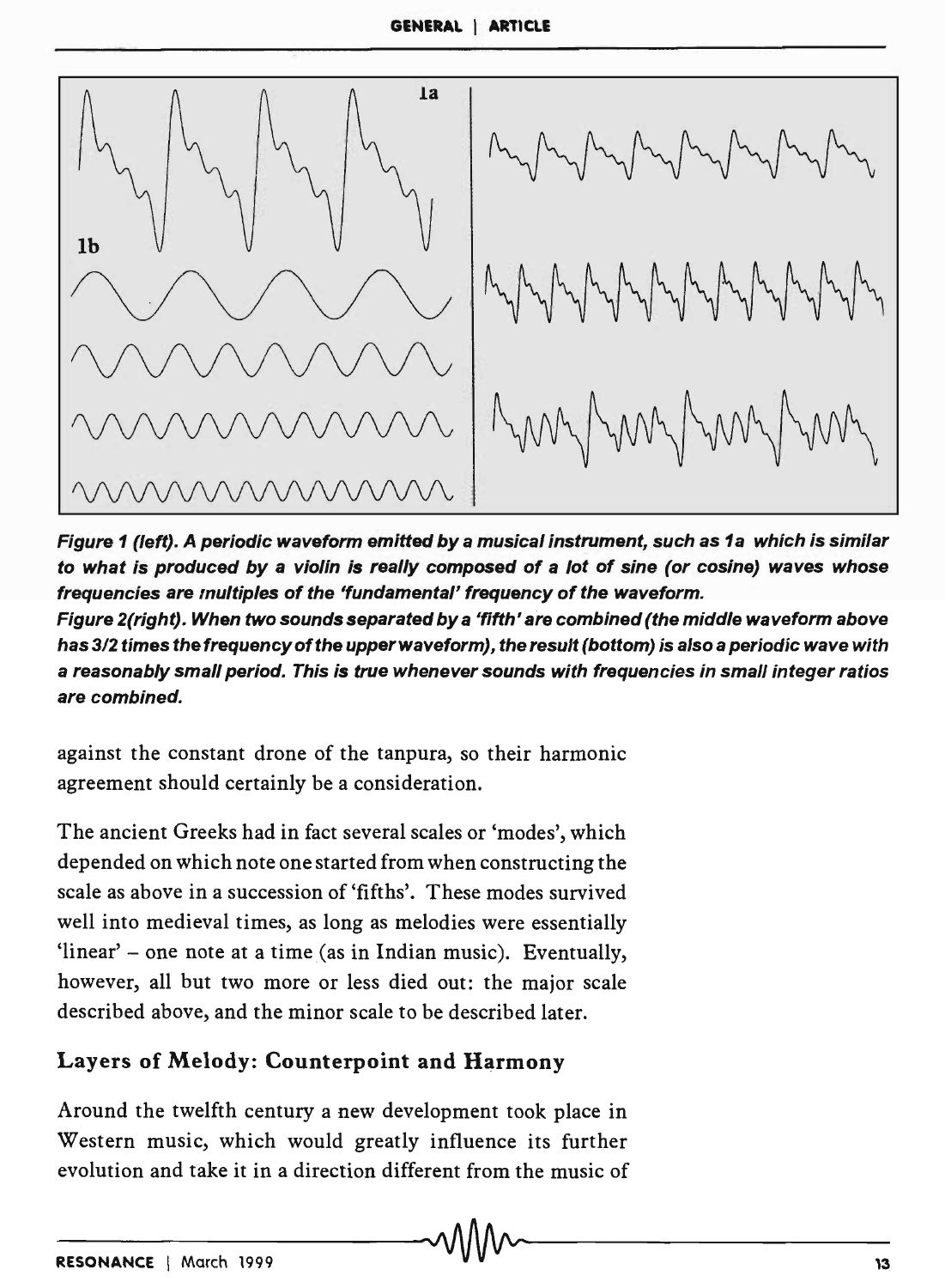The ancient Greeks had in fact several scales or 'modes', which depended on which note one started from when constructing the scale as above in a succession of 'fifths',

most other cultures. The idea of 'part singing' evolved, where different voices in a vocal ensemble sing different melodies, which in general would be a very jarring thing, but these melodies are chosen and combined in such a way as to have a pleasant overall effect. How they should be combined depends crucially on the ideas of consonant intervals discussed above: the memories should interweave in such a way that whenever two notes are sounded together, they should be consonant, or at least this should happen at the important points. There is much more to it than that: the melodies should be related rhythmically, and in other subtle ways, but at the same time they should give the impression of being free and independent, not artificially contrived to match each other.

At the simplest level, then, there could be two voices, one singing the main melody and the other an accompaniment which is a different tune but harmonically related to the first. Some Christmas carols such as 'Silent Night' are occasionally sung in this manner. One could add a third voice, and a fourth, and so on, but to do this while maintaining the smoothness and continuity of each as well as the harmonic integrity of the whole is a very challenging task. On the other hand, when well executed the effect is extremely striking. This kind of music is called 'polyphony' or 'counterpoint', while one-voice music is called 'monophony'. The word 'voice', as used here, refers to an indivi-. dual melodic line which could be instrumental as well as vocal.

This had two important effects on western music: first, it added the 'vertical dimension' to music, the superposition of different sounds on top of each other; second, it gave composed, written music a dominant position over spontaneous, improvised music, since it is extremely difficult for two people to effectively improvise counterpoint. (It is still possible for one skilful person, playing an instrument such as the lute or a keyboard instrument, to improvise counterpoint, and this was done quite frequently. But written music also survives longer: the spontaneous improvisations of the Baroque musicians are lost to us.) Through the middle ages and the Renaissance, the complexity and